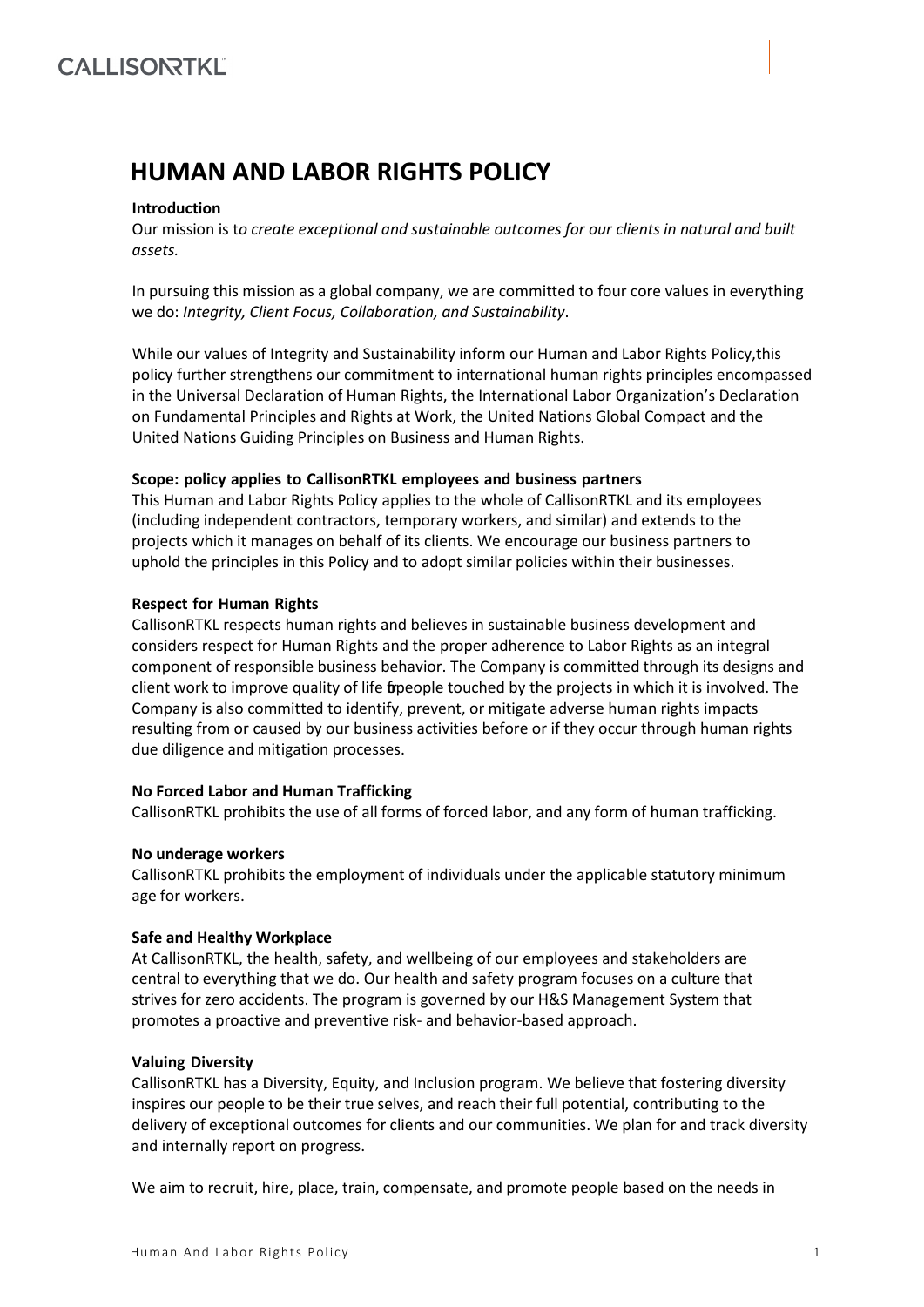# **CALLISONTKL**

the organization and qualifications, skills, experience, and performance of our people. We are dedicated to fostering workplaces that are free from discrimination or harassment based on race, sex, national or social origin, religion, age, disability, sexual orientation, political opinion, or any other status protected by applicable law.

CallisonRTKL does not tolerate disrespectful or inappropriate behavior, unfair treatment, or retaliation of any kind. Harassment is unacceptable.

## **Work Hours, Wages, and Benefits**

CallisonRTKL compensates employees competitively relative to the industry and the local labor market.

CallisonRTKL follows applicable wage, work hours, overtime, and benefits laws in the countries where it operates, or, in the absence of such laws, with international labor standards.

CallisonRTKL promotes a good work-life balance for its employees and applies workplace and worktime flexibility strategies to accommodate this.

If employees require time for dependent care, CallisonRTKL aims to accommodate flexible or alternative schedules and leaves of absence as appropriate.

## **Freedom of Association and Collective Bargaining**

CallisonRTKL respects its employees' right to join, form, or not to join or form a labor union, seek representation, and bargain or not bargain collectively in accordance with local laws and without fear of reprisal, intimidation, or harassment.

#### **Dealing with dilemmas; guidance to and reporting by employees**

Our human rights and labor rights commitments are an integral part of our Arcadis General Business principles due to our membership of UN Global Compact. Each individual employee has the responsibility to work in a way that correspondswith CallisonRTKL's Core Values and with the Arcadis General Business Principles.

Management is primarily responsible for assuring an open climate where any related dilemmas, or potential dilemmas can be discussed and issues are handled with due care.

We encourage our employees to address or report internal or external issues in line with internal reporting procedures. These procedures assume reporting to an employee's immediate supervisor, yet provide for other reporting options, such as the possibility of using an anonymous integrity phone line, where preferred. 'Issues' can cover a very broad range of topics, and include suspected violations in areas of bribery and corruption, conflicts of interest, free enterprise and fair competition, human rights, labor rights, discrimination,harassment, and financial bookkeeping. CallisonRTKL trusts the judgment of employees to address and report issues or potential issues in good faith.

#### **External engagement; Community and Stakeholders**

CallisonRTKL is conscious of the impact it has on the communities in which it operates through the projects it performs on behalf of its clients. Through our network of offices, we can engage with stakeholders in those communities to ensure that we listen to, learn from, and consider their views as we conduct our business. We are committed to engaging in dialogue with stakeholders on human rights or labor rights issues related to our business where appropriate,